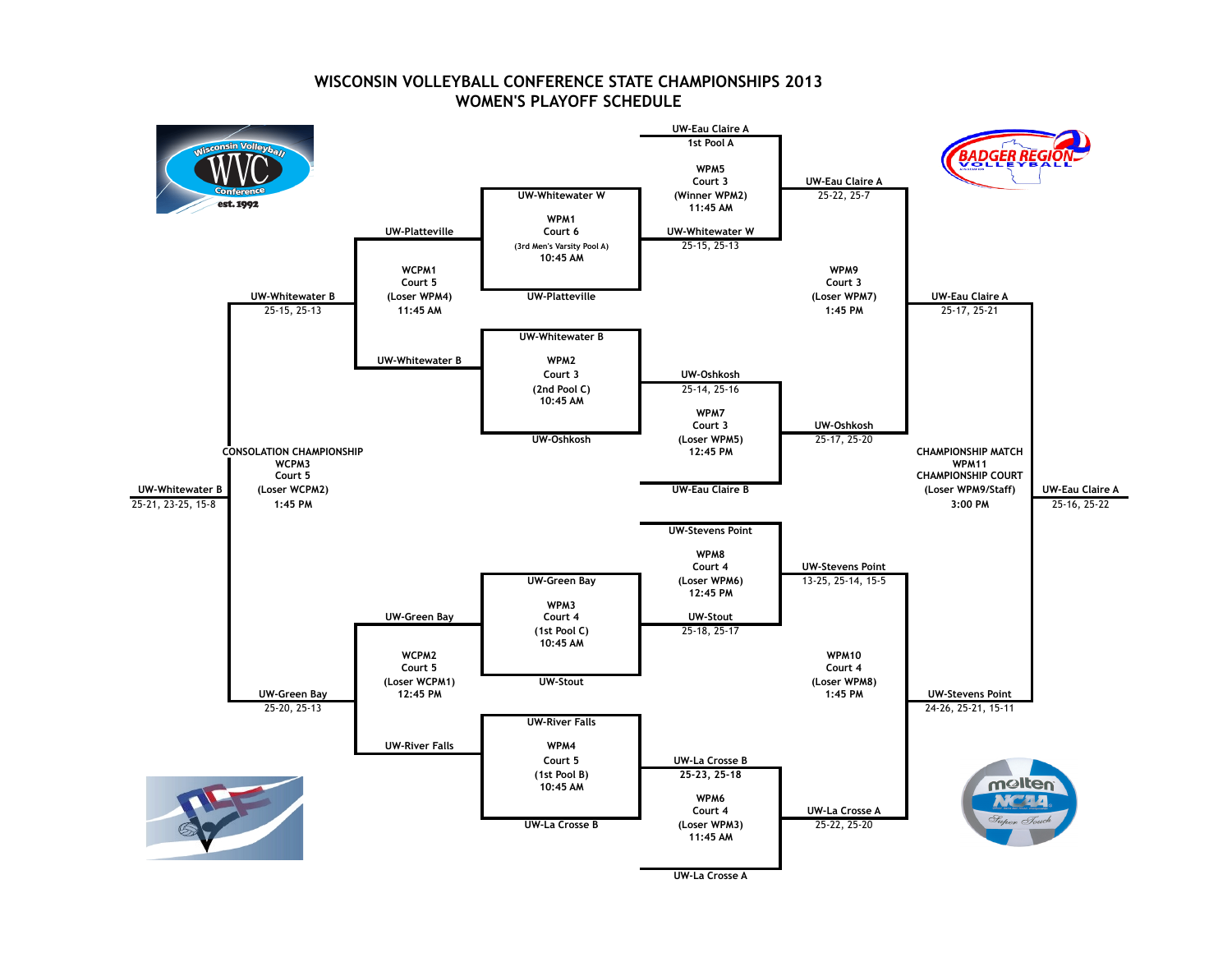

## **WISCONSIN VOLLEYBALL CONFERENCE STATE CHAMPIONSHIPS 2013**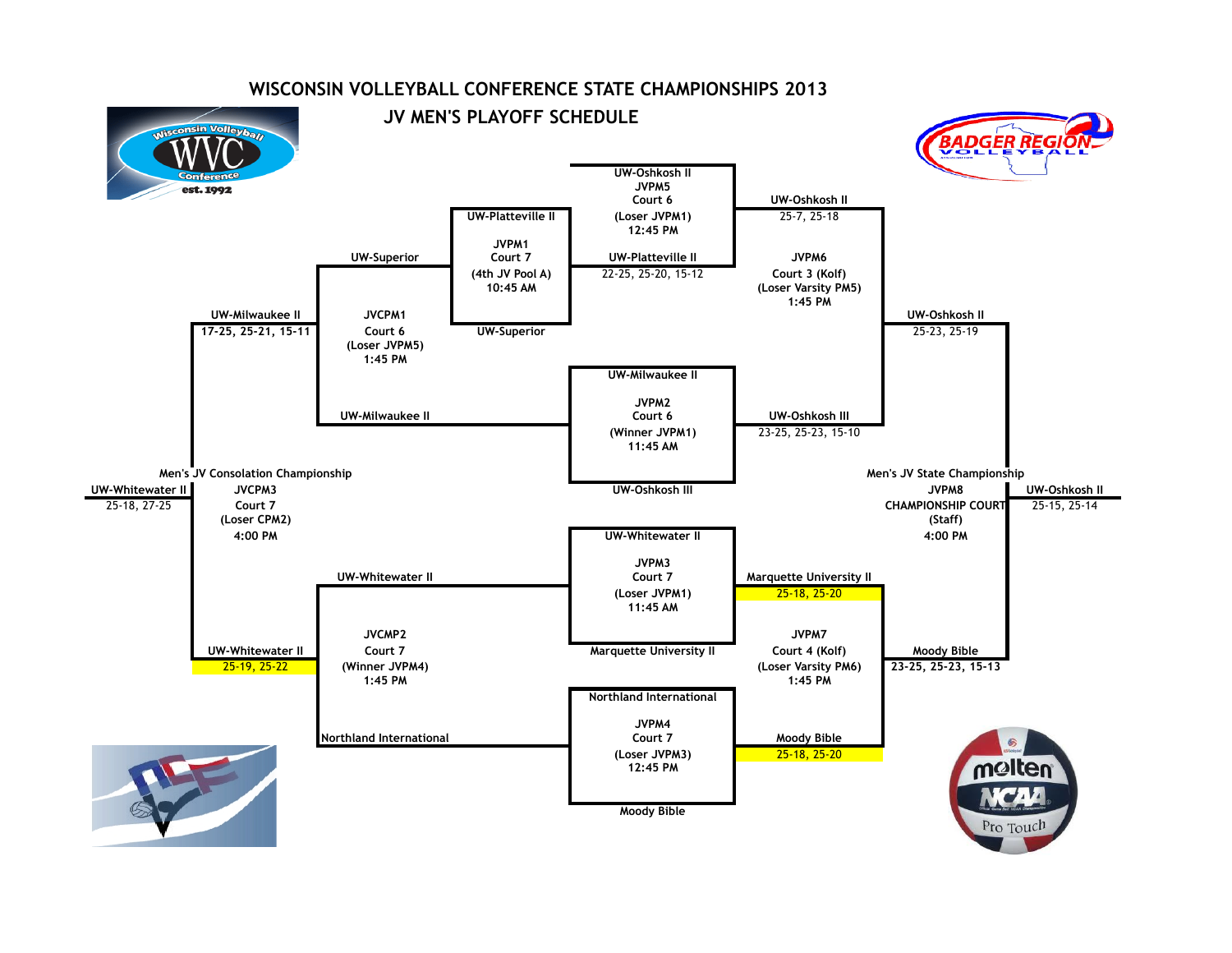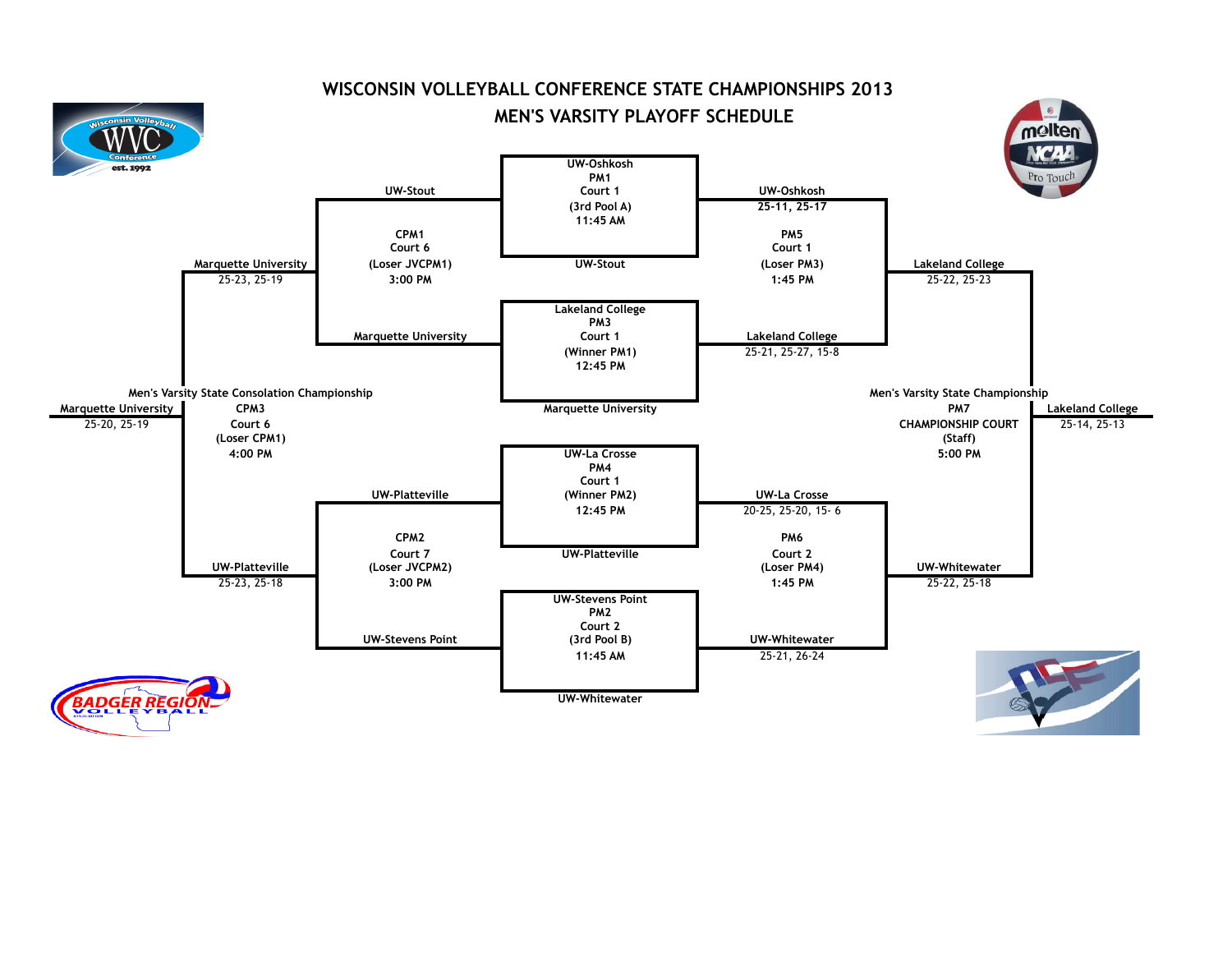## **2013 WVC STATE CHAMPIONSHIPS SCHEDULE - FRIDAY, MARCH 29**

|                                                              | COURT 1                 | COURT <sub>2</sub>      | COURT 3              | COURT <sub>4</sub>   | <b>COURT 5</b>       | <b>COURT 6</b>                                                                    | <b>COURT 7</b>                                                                |
|--------------------------------------------------------------|-------------------------|-------------------------|----------------------|----------------------|----------------------|-----------------------------------------------------------------------------------|-------------------------------------------------------------------------------|
|                                                              | Volleyball Arena Right  | Volleyball Arena Left   | Kolf Near            | Kolf Center          | Kolf Far             | Albee Near                                                                        | Albee Far                                                                     |
| 4:30 PM                                                      | <b>MEN'S POOL MATCH</b> | <b>MEN'S POOL MATCH</b> | <b>WOMENS POOL A</b> | <b>WOMENS POOL B</b> | <b>WOMENS POOL C</b> | <b>JV MEN'S POOL A</b>                                                            | <b>JV MEN'S POOL A</b>                                                        |
| Teams                                                        | Oshkosh                 | Whitewater              | Eau Claire A         | La Crosse A          | La Crosse B          | Oshkosh 3                                                                         | Oshkosh 2                                                                     |
| Teams                                                        | def                     | def                     | def                  | def                  | def                  | def                                                                               | def                                                                           |
| (Crew)                                                       | Marquette               | Stout                   | Green Bay            | Platteville          | <b>Stevens Point</b> | Superior                                                                          | Northland                                                                     |
| R1                                                           | 25-14, 25-19            | 25-21, 25-19            | 25-20, 25-19         | 25-16, 25-16         | 25-20, 25-22         | 25-19, 25-23                                                                      | 25-16, 25-15                                                                  |
| 5:30 PM                                                      | <b>MEN'S POOL MATCH</b> | <b>MEN'S POOL MATCH</b> | <b>WOMENS POOL A</b> | <b>WOMENS POOL B</b> | <b>WOMENS POOL C</b> | <b>JV MEN'S POOL B</b>                                                            | <b>JV MEN'S POOL B</b>                                                        |
| Teams                                                        | La Crosse               | Lakeland                | <b>River Falls A</b> | Oshkosh              | Eau Claire B         | Moody                                                                             | Marquette 2                                                                   |
| Teams                                                        | def                     | def                     | def                  | def                  | def                  | def                                                                               | def                                                                           |
| (Crew)                                                       | <b>Stevens Point</b>    | <b>Platteville</b>      | <b>Whitewater B</b>  | Stout                | Whitewater W         | Milwaukee 2                                                                       | <b>Platteville 2</b>                                                          |
| R1                                                           | 25-23, 25-21            | 25-15, 25-19            | 25-18, 27-25         | 25-15, 25-18         | 25-16, 28-26         | 25-14, 25-19                                                                      | 25-18, 25-14                                                                  |
| 6:30 PM                                                      | <b>MEN'S POOL MATCH</b> | <b>MEN'S POOL MATCH</b> | <b>WOMENS POOL A</b> | <b>WOMENS POOL B</b> | <b>WOMENS POOL C</b> | <b>JV MEN'S POOL A</b>                                                            | <b>JV MEN'S POOL A</b>                                                        |
| Teams                                                        | Marquette               | Platteville             | <b>Eau Claire A</b>  | <b>La Crosse A</b>   | <b>Stevens Point</b> | <b>Whitewater 2</b>                                                               | Oshkosh 3                                                                     |
| Teams                                                        | def                     | def                     | def                  | def                  | def                  | def                                                                               | def                                                                           |
| (Crew)                                                       | <b>Stevens Point</b>    | Stout                   | <b>River Falls A</b> | Stout                | Eau Claire B         | Superior                                                                          | Northland                                                                     |
| R <sub>1</sub>                                               | 25-17, 25-11            | 25-14, 25-18            | 25-17, 25-13         | 25-13, 25-14         | 23-25, 25-17, 15-12  | 25-17, 26-24                                                                      | 25-19, 25-23                                                                  |
| 7:30 PM<br>olleyball Arena                                   | 2013 Awards Ceremony    |                         |                      |                      |                      |                                                                                   |                                                                               |
| 8:15 PM                                                      | <b>MEN'S POOL MATCH</b> | <b>MEN'S POOL MATCH</b> | <b>WOMENS POOL A</b> | <b>WOMENS POOL B</b> | <b>WOMENS POOL C</b> | <b>JV MEN'S POOL B</b>                                                            | <b>JV MEN'S POOL B</b>                                                        |
| Teams                                                        | Oshkosh                 | Whitewater              | Green Bay            | Oshkosh              | <b>Whitewater W</b>  | Milwaukee 2                                                                       | Moody                                                                         |
| Teams                                                        | def                     | def                     | def                  | def                  | def                  | def                                                                               | def                                                                           |
| (Crew)                                                       | La Crosse               | Lakeland                | <b>Whitewater B</b>  | Platteville          | La Crosse B          | <b>Platteville 2</b>                                                              | Marquette 2                                                                   |
| R1                                                           | 25-17, 25-16            | 25-18, 16-25, 15-12     | 27-25, 28-26         | 25-19, 25-16         | 22-25, 25-14, 17-15  | 25-17, 25-27, 15-11                                                               | 26-24, 25-11                                                                  |
| 9:15 PM<br>Teams<br>Teams<br>(Crew)<br>R1                    |                         |                         | $\circledcirc$       |                      |                      | <b>JV MEN'S POOL A</b><br>Oshkosh 2<br>def<br><b>Whitewater 2</b><br>25-11, 25-15 | <b>JV MEN'S POOL A</b><br>Northland<br>def<br>Superior<br>25-19, 16-25, 15-13 |
| <b>Misconsin Volleybay</b><br><b>Conference</b><br>est. 1992 |                         |                         | molten<br>Pro Touch  |                      |                      | <u>BADGER REGIO</u>                                                               |                                                                               |